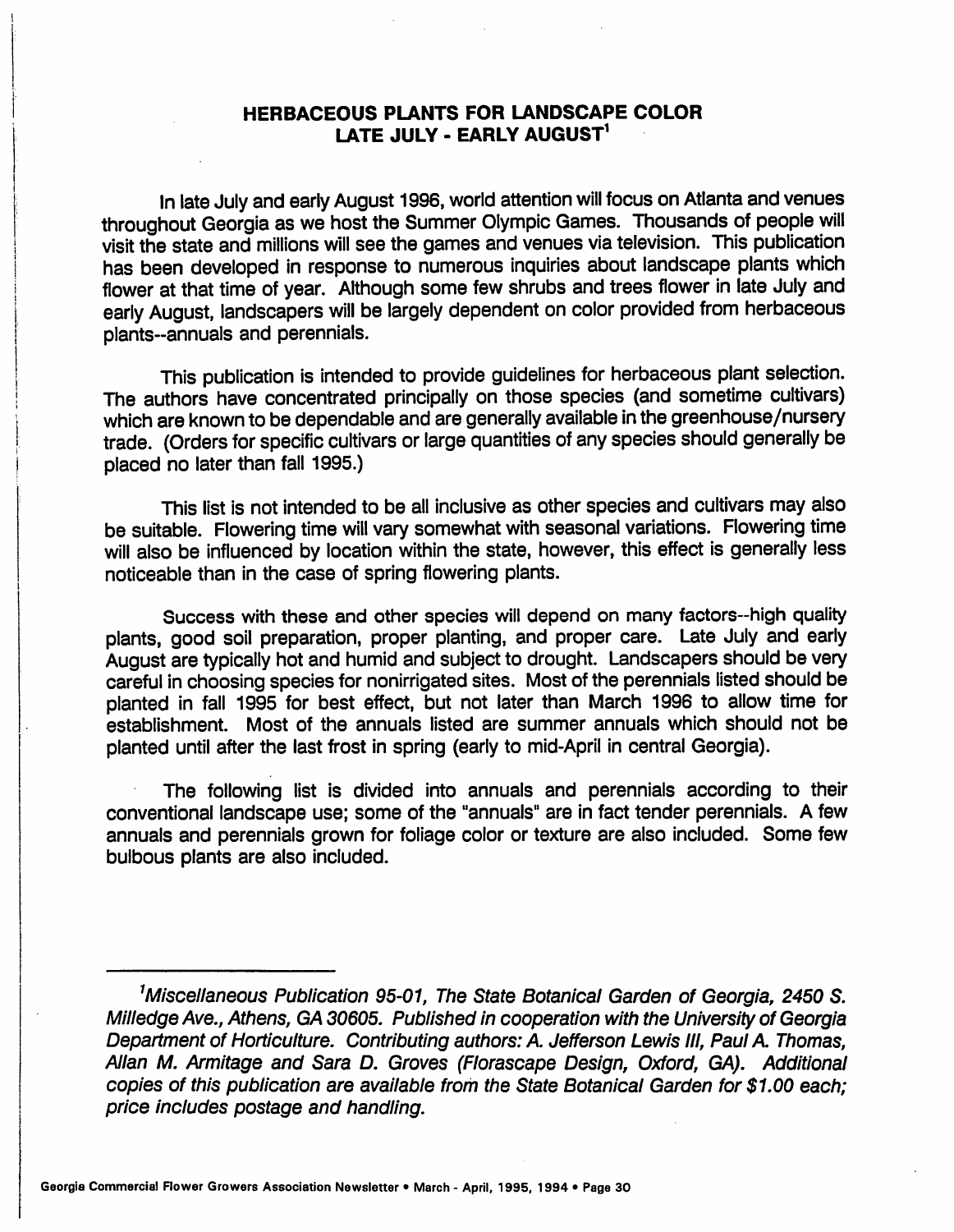## *HERBACEOUS PLANTS FOR LANDSCAPE COLOR LATE JULY - EARLY AUGUST*

## *Annuals*

| Botanical Name                         | Common Name                 | Color <sup>2</sup>  | <b>Comments</b>                   |
|----------------------------------------|-----------------------------|---------------------|-----------------------------------|
| Ageratum houstonianum                  | Ageratum                    | Bu, Wh, Pk          | Most cvs.                         |
| Begonia semperflorens                  | Begonia                     | Wh, Pk, Rd, Ro      | Most cvs.                         |
| Cassia alata                           | Cassia                      | Yw                  | Must be started                   |
| <b>Catharanthus roseus</b>             | <b>Annual Vinca</b>         | Rd, Wh, Pk, La      | Most cvs.                         |
| Celosia cristata                       | Celosia                     | Most except BI      | <b>Plume and cres</b>             |
| Cleome hasslerana                      | Cleome                      | Wh, Pk, Ro, Ll      | Can direct seed                   |
| Coleus x hybridus<br>'Sunlover Series' | Coleus                      |                     | Grown for foliag<br>Good series   |
| Cosmos bipinnatus                      | Cosmos                      | Wh, Pk, Ro, Rd      | Most cs.                          |
| Cosmos sulphureus                      | Cosmos                      | Ye, Or, Rd          | Most cvs.                         |
| Cuphea hyssopifolia                    | Mexican Heather             | La, Wh              |                                   |
| Dahlia hybrids                         | Dahlia                      | Most except BI      | Bedding types;                    |
| Daucus carota                          | Queen Ann's Lace            | Wh                  | Can be direct s                   |
| Dianthus chinensis                     | <b>Dianthus</b>             | Wh, Pk, Ro, Rd      | Most cvs.                         |
| Dolichos lablab                        | Hyacinth Bean               | U                   | Vine                              |
| Gazania x hybrida<br>"Talent Series"   | Gazania                     | Wh, Ye, Go, Or      | Most cvs.<br>Good series          |
| Gomphrena globosa                      | Gomphrena                   | Wh, Pk, Ro, La      | Most cvs.                         |
| Helianthus annus                       | <b>Sunflower</b>            | Wh, Ye, Go, Rd      | Dwarf types                       |
| Helichrysum bracteatum                 | <b>Strawflower</b>          | Rd, Ye, Pk, Wh      | Most cvs.                         |
| Impatiens walleriana                   | <i><b>Impatiens</b></i>     | Most except BI & Ye | Most cvs.                         |
| Impatiens New Guinea Hybrids           | <b>New Guinea Impatiens</b> | Most except BI & Ye | Most cvs.                         |
| Ipomoea batatas 'Blackie'              | <b>Blackie Sweet Potato</b> |                     | Vine; grown for                   |
| Ipomosa purpurea                       | Morning-glory               | Most except Ye      | Vine                              |
| Melampodium paludosum                  | Melampodium                 | Ye-Go               |                                   |
| Petunia x hybrida<br>'Purple Wave'     | Petunia                     | All<br>Pu           | Multifloras best<br>New groundcov |
| Pentas lanceolata 'Nova'               | Pentas                      | Rs                  |                                   |
| Pelargonium x hortorum                 | Geranium                    | All except BI & Ye  | Seed and cuttir                   |
| Portulaca oleracea                     | Purslane                    | All excect BI       | Good for conta                    |
| Ricinus communis.                      | Castor Oil Plant            |                     | Grown for folia                   |
| Salvia coccinea                        | Salvia                      | Wh. Pk. Rd          | Most cvs.                         |
| Salvia farinacea                       | <b>Blue Salvia</b>          | Bi, Wh              | Most cvs.                         |
| Salvia splendens                       | <b>Scarlet Sage</b>         | Rd. Pk. Wh. Pu      | Most cvs.                         |
| Sanvitalia procumbens                  | Creeping Zinnia             | Go                  |                                   |
| Scaevola aemula                        | <b>Blue Fan Flower</b>      | BI                  |                                   |
| Tagetes patula                         | French Marigold             | Ye, Go, Or          | Most cvs.                         |
| Tagetes erecta                         | African Marigold            | Ye, Go, Or, Wh      | Most cvs.                         |
|                                        |                             |                     |                                   |

*Botanical Name Common Name Color2 Comments Begonia semperflorens Begonia Wh, Pk, Rd, Ro Most cvs. Catharanthus roseus Annual Vinca Rd, Wh. Pk, La Mostcvs. Coleus Grown for foliage Cosmos bipinnatus Cosmos Wh. Pk, Ro, Rd Mostcs. Daucus carota Queen Ann's Lace Wh Can be direct seeded Dianthu8 chinensis Dianthus Wh, Pk, Ro, Rd Mostcvs. Dolichos lablab Hyacinth Bean <sup>U</sup> Vine Gazania Wh, Ye, Go, Or Mostcvs. Helianthus annus Sunflower Wh, Ye, Go, Rd Dwarf types Helichrysum bracteatum Strawflower Rd, Ye, Pk, Wh Mostcvs. Impatiens walleriana Impatiens Most except Bl &Ye Mostcvs. Impatiens New Guinea Hybrids New Guinea Impatiens Most except Bl & Ye Most cvs. Ipomoea batatas 'Blackie' Blackie Sweet Potato Vine; grown for foliage Ipomoea purpurea Morning-glory Most except Ye Vine Pu Ricinus communis Castor Oil Plant Grown for foliage Salvia splendens Scarlet Sage Rd, Pk. Wh, Pu Most cvs.*

*Cassia alata Cassia Yw Must be started previous fall Celosia cristata Celosia Most except Bl Plume and crested types Good series Dahlia hybrids Dahlia Most except Bl Bedding types; deadheading required Good series Multifloras best for landscape use N8w groundcover type; AASWinner Pelargonium x hortorum Geranium All except Bl &Ye Seed and cutting propagated Portulaca oleracea Purslane All excect Bl Good for container use*

<sup>2</sup>Bl (Blue), Go (Gold), La (Lavender) Li (Lilac), Or (Orange), Pk (Pink), Pu (Purple), Ro (Rose), Rd (Red), Vi (Violet), Wh (White), *Ye (Yellow). Colors are approximate; consult cultivar descriptions and photographs for selection.*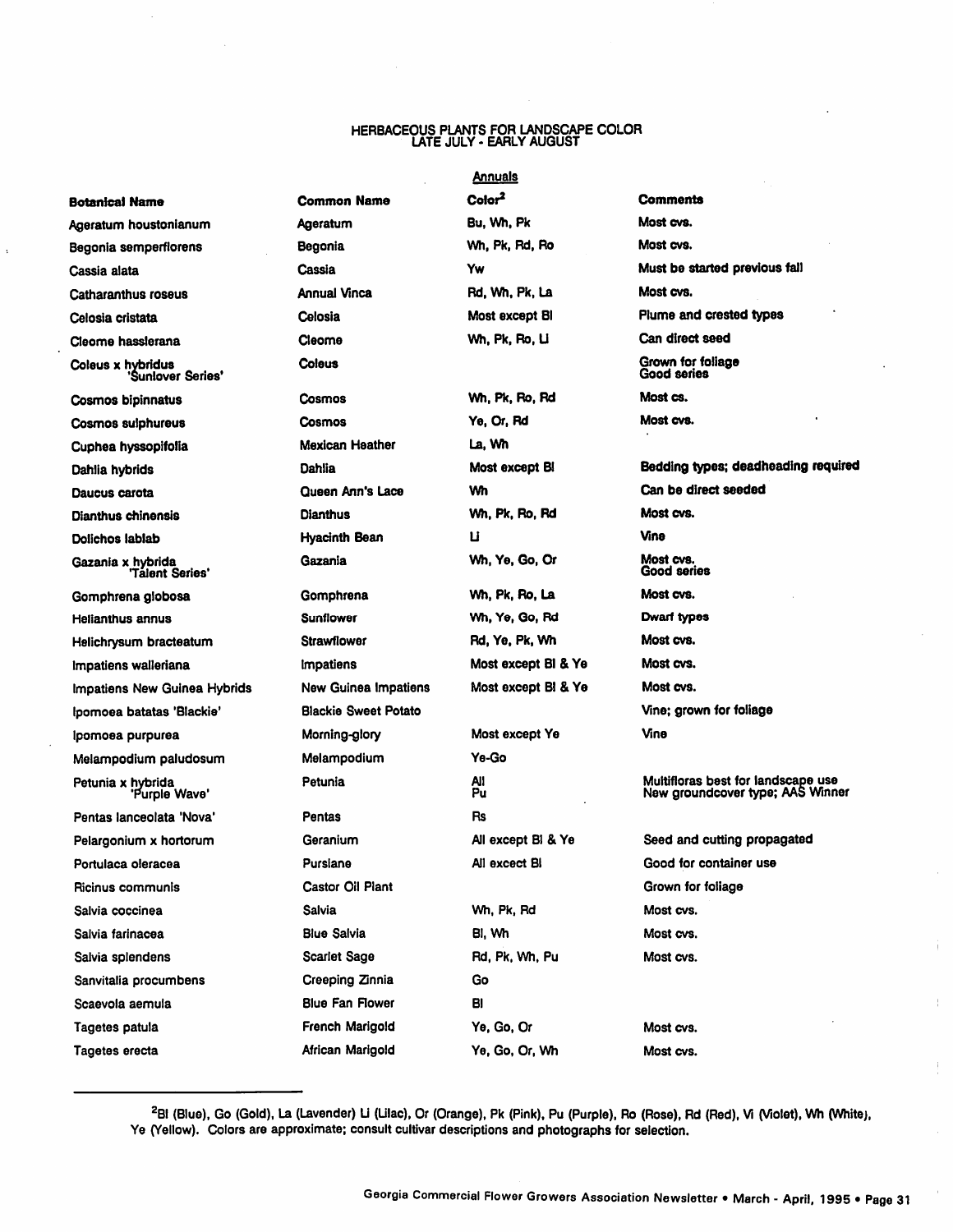| <b>Botanical Name</b>                                                                     | <b>Common Name</b>          | <b>Color</b>                                       | Comments                                      |  |  |  |  |
|-------------------------------------------------------------------------------------------|-----------------------------|----------------------------------------------------|-----------------------------------------------|--|--|--|--|
| Tagetes x hybrida                                                                         | Marigold                    | Ye, Go, Or                                         | Most cvs.                                     |  |  |  |  |
| Verbena x hybrida                                                                         | Annual Verbena              | Most except Ye                                     | See Perennial Verbena                         |  |  |  |  |
| Zinnia linearis                                                                           | Creeping Zinnia             | Or, Wh                                             |                                               |  |  |  |  |
| <b>Herbaceous Perennials</b>                                                              |                             |                                                    |                                               |  |  |  |  |
| <b>Acanthus spinosus</b>                                                                  | Bear's-breech               |                                                    | Grown for coarse foliage (blooms earlier)     |  |  |  |  |
| Achillea x millefolium<br>'Oertel's Rose'<br>'Debutante'<br>'Parkers'<br>'Summer Pastels' | Yarrow                      | Ro<br><b>Pastel Mix</b><br>Ye<br><b>Pastel Mix</b> | These cvs. suggested                          |  |  |  |  |
| Achillea ptarmica<br>"Goodness Grows"<br>"Perry's White"                                  | Yarrow                      | Wh<br>Wh                                           | These cvs. suggested                          |  |  |  |  |
| <b>Achillea x 'Coronation Gold'</b>                                                       |                             | Go                                                 |                                               |  |  |  |  |
| Agastache 'Heather Queen'                                                                 | Giant Hyssop                | Ro                                                 |                                               |  |  |  |  |
| Artemesia schmidtiana                                                                     | Mugwort                     |                                                    | Grown for silver-grey foliage                 |  |  |  |  |
| Asclepias tuberosa                                                                        | <b>Butterfly Weed</b>       | Or, Wh                                             | Most cvs.                                     |  |  |  |  |
| Astilbe taquetii<br>'Superba'                                                             | Astilbe                     | Pk                                                 | Most. spp. & cvs. flower earlier              |  |  |  |  |
| Astilbe chinensis var. pumila                                                             | <b>Astilbe</b>              | Pk                                                 |                                               |  |  |  |  |
| Aster x frikartii<br>'Monch'<br>'Woods Purple'                                            | Aster                       | ها<br>La                                           | Most cys. flower later                        |  |  |  |  |
| Asteromoea mongolica                                                                      | Japanese Aster              | Wh                                                 |                                               |  |  |  |  |
| Caladium x hortulanum                                                                     | Caladium                    |                                                    | Grown for foliage                             |  |  |  |  |
| Canna x generalis                                                                         | Canna                       | Wh, Pk, Ro, Rd, Ye, Or                             | Rhizome                                       |  |  |  |  |
| Caryopteris 'Longwood Blue'                                                               | <b>Blue Mist</b>            | BI                                                 | Some other cvs.                               |  |  |  |  |
| Chasmanthium latifolium                                                                   | <b>Upland Oats</b>          |                                                    | Grown for seed heads                          |  |  |  |  |
| Chrysanthemum 'Ryan's Daisy'                                                              | Chrysanthemum               | Wh w/Ye center                                     | Most Chrysanthemums flower later              |  |  |  |  |
| Coreopsis lanceolata<br>'Sunray'<br>'Gold Fink'                                           | <b>Lanceleaf Coreopsis</b>  | Go<br>Ye                                           | These cvs. suggested                          |  |  |  |  |
| Coreopsis verticillata<br>'Zagreb'                                                        | <b>Threadleaf Coreopsis</b> | Ye                                                 | This cv. suggested                            |  |  |  |  |
| Crocosmia x 'Lucifer'                                                                     | Crocosmia                   | Rd                                                 |                                               |  |  |  |  |
| Dianthus gratianopolitanus<br>"Bath's Pink"                                               | <b>Pink</b>                 | Рk                                                 | Grown for blue-grey foliage (flowers earlier) |  |  |  |  |
| Dianthus plumarius & hybrids                                                              | Pink                        |                                                    | Grown for blue-grey foliage (flowers earlier) |  |  |  |  |
| Delosperma cooperi                                                                        | Hardy Ice Plant             | Pu                                                 |                                               |  |  |  |  |
| Echinacea purpurea<br>'Bright Star'<br>'White Swan'                                       | <b>Purple Coneflower</b>    | Ro<br>Wh                                           | These cvs. suggested (deadheading required)   |  |  |  |  |
| Gaillardia x grandiflora<br>'Gòblin'<br>'Baby Cole'                                       | Blanketflower               | Rd w/Ye<br>Rd w/Ye                                 | These cvs. suggested                          |  |  |  |  |
| Gaura lindheimeri                                                                         | Gaura                       | Wh                                                 |                                               |  |  |  |  |
| Helianthus x multiflorus<br>'Lodden Gold'<br>'Flore Pleno'                                | Helianthus                  | Go<br>Ye                                           | These cvs. suggested                          |  |  |  |  |
| <b>Hemerocallis</b><br>'Stella d'Or'<br>'Black-eyed Stella'                               | Daylily                     | Most except BI<br>Go<br>Go with dark center        | Most cvs. flower earlier                      |  |  |  |  |

 $\sim$ 

 $\sim$